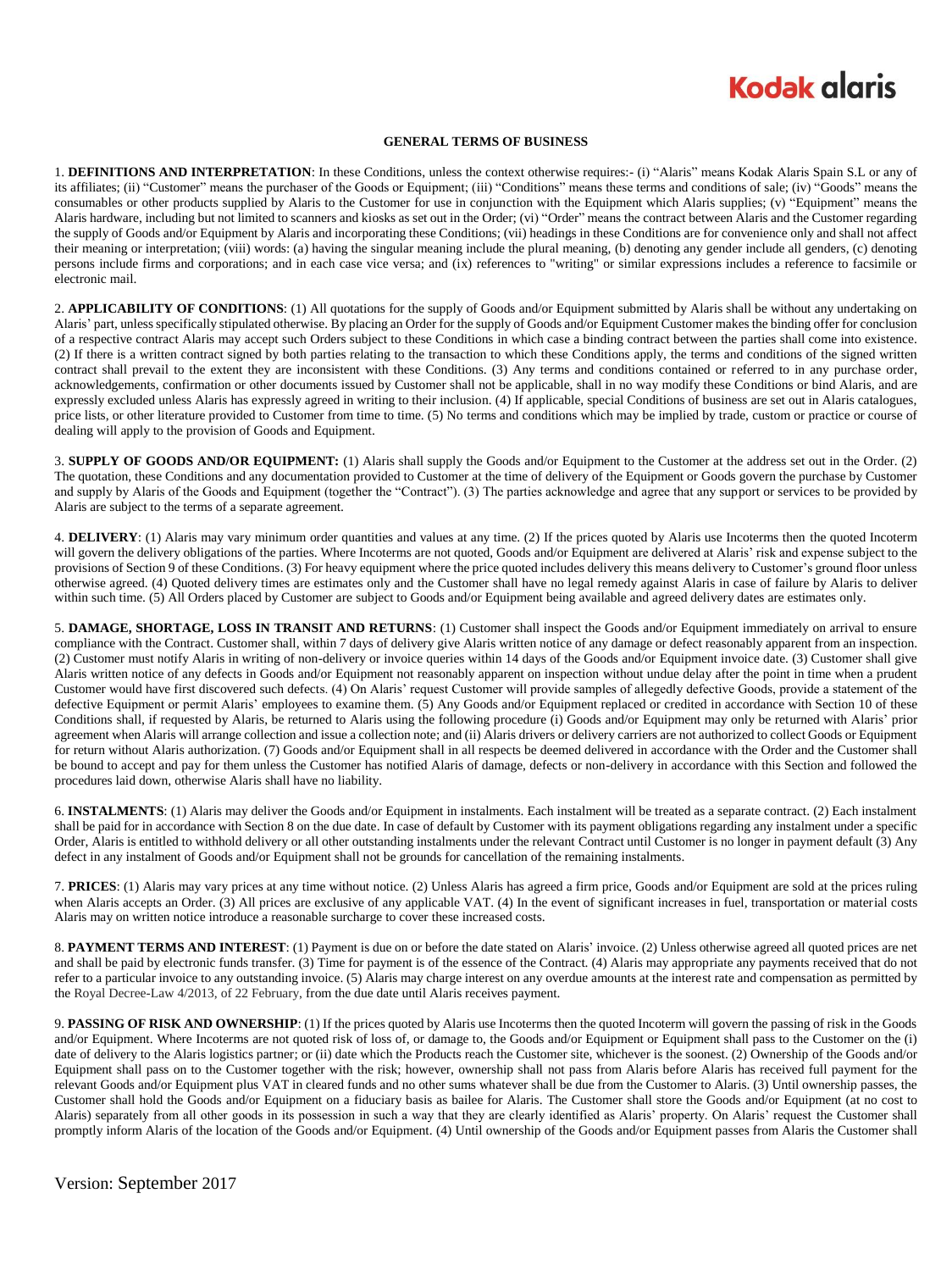## **Kodak glaris**

upon request deliver up to Alaris any Goods and/or Equipment owned by Alaris. If the Customer fails to deliver the Goods and/or Equipment Customer irrevocably authorizes Alaris and its representatives to enter any premises where Alaris reasonably believes the Goods and/or Equipment to be situated to repossess them at the Customer's expense.

10. **WARRANTY**: (1) Alaris warrants that (i) it has the right to sell the Goods and/or Equipment to the Customer; and (ii) at the time of delivery to the Customer location, the Goods and/or Equipment shall materially correspond with their specification and be free from defects in material and workmanship for a period of twelve (12) months from the handover of the relevant Goods and/or Equipment to Customer, except to the extent otherwise agreed in writing with Alaris. (2) All warranties, conditions or other terms (whether express or implied by statute, common law or arising from conduct or a previous course of dealing or trade custom or usage) as to quality, fitness for any particular purpose, merchantability, are to the fullest extent permitted by law, excluded from the Contract. (3) Subject to any exclusions of Alaris' liability for defects pursuant to these Conditions, in case of any warranty claims by Customer due to delivery of defective Goods/Equipment by Alaris, Alaris shall only be obliged to, at its discretion, repair, replace or credit to Customer the full price paid for the Goods and/or Equipment that directly gave rise to the relevant warranty claim and any other claims by Customer. In particular, any liability of Alaris for minor defects (i.e. defects not materially impairing the use of the relevant Goods and/or Equipment by Customer) shall be excluded. (4) Alaris' warranty shall not apply in relation to any defect arising from fair wear and tear, the acts, omissions, negligence or defaults of the Customer or the Customer's employees or agents, failure to comply with operating instructions or other recommendations of Alaris as to the storage, handling and/or use of the Goods or Equipment, wilful damage, use not in accordance with the purpose for which they were designed, abnormal working conditions, misuse or alteration or repair of the Goods or Equipment other than by persons authorised by Alaris. (5) The rights of Customer hereunder are not transferable.

11. **LIMITATION OF LIABILITY**: (1), If not expressly provided for otherwise in these Conditions, in no event, whether in contract, tort (including in either case negligence), misrepresentation (other than fraudulent misrepresentation), breach of statutory duty or otherwise pursuant to the Contract, shall Alaris be liable for any loss of profits, anticipated savings, revenue, business, loss or corruption of data, loss of use, loss of goodwill, loss due to delay or any indirect or consequential loss or damage whatsoever. (2) Alaris' sole liability for breach of the warranty set out in Section 10 above, is, at Alaris' option, limited to the repair, replacement or crediting of the full price paid for the Goods and/or Equipment that directly gave rise to the claim. (3) Subject to (1) and (2), Alaris' aggregate liability for all other claims, whether in contract, tort (including in either case negligence), misrepresentation (other than fraudulent misrepresentation), breach of statutory duty or otherwise pursuant to the Contract, shall be limited to the net price paid by the Customer for the specific Goods and/or Equipment giving rise to the claim. (4) Nothing in the Contract shall be deemed to exclude or limit Alaris' liability in respect of: (i) Loss or damage caused by wilful intent or gross negligence of Alaris or Alaris' officers, employees, agents or contractors; (ii) Injuries to or death of any person, caused by Alaris or Alaris' officers, employees, agents or contractors; or (iii) any other liability which cannot be excluded at law. (5) Any claim for loss or damages (except a claim for damages arising out of (4) must be notified to Alaris within twelve (12) months as from the date on which the damage was caused, failing which such claim is deemed to be waived.

12. **SAFETY INFORMATION**: (1) Where the Goods and/or Equipment are for use by the Customer in a business environment or are for resale, to a subsequent purchaser, Customer shall ensure that all safety information relating to the Goods and/or Equipment provided by Alaris is passed to the Customer's employees and/or end user purchasers. (2) The Customer shall not alter, mask or remove any safety information from the Goods or Equipment.

13. **LIMITATION:** (1) Customer shall comply with all laws, regulations and rules administered by any governmental authority, agency, regulatory body or other entity exercising regulatory powers or functions, including but not limited to the United Nations Security Council, the United States of America, the United States Department of the Treasury's Office of Foreign Assets Control ("OFAC"), the United States Department of State, the European Union, the United Kingdom, Her Majesty's Treasury, Hong Kong, the Hong Kong Monetary Authority or other sanctions authority, imposing trade, economic or financial sanctions or trade embargoes ("Economic Sanctions Laws"). (2) Customer agrees that it shall not, and shall not permit any third parties to, directly or indirectly, participate in any transaction involving: (i) any country, territory or other jurisdiction that is subject to any Economic Sanctions Laws; (ii) any person that is the target or subject of any Economic Sanctions Laws; or (iii) any violation of any Economic Sanctions Laws. Without limiting the generality of the forgoing, Customer shall not, and shall not permit any third parties to, directly or indirectly, export, re-export, transship, release or otherwise deliver any products sold under this Agreement, or any portion thereof, to any country or other jurisdiction that is subject to, or in any way which is prohibited by, any Economic Sanctions Laws. (3) Without limiting the foregoing, Customer expressly acknowledges that it shall not order, trade, sell, otherwise dispose or engage in any economic activity relating to Alaris Good and/or Equipment either directly or indirectly in: (i) Iran; (ii) Sudan; (iii) North Korea; (iv) Syria; (v) Cuba; (vi) Belarus; (vii) Zimbabwe; (viii) Myanmar (Burma); (ix) the Crimea and Sevastopol Regions (Ukraine); and (x) the military/defence/energy sectors in Russia.

14. **FIRMWARE:** (1) In relation to any Alaris firmware supplied as part of the Goods or Equipment ("Firmware"), Alaris grants to Customer a non-exclusive, nontransferrable licence to use the Firmware only as part of the Goods and/or Equipment. (2) Customer shall not: (i) copy (except to the extent permissible under applicable law which is not capable of exclusion by contract), reproduce, translate, adapt, vary or modify the Firmware; or (ii) attempt to use the Firmware with any products other than the Goods or Equipment. (3) The licence granted under this Section 14 does not grant any automatic rights to obtaining future updates, upgrades or supplements of the Firmware. If updates, upgrades or supplements of the Firmware are provided, use is governed by these Conditions as amended from time to time. (4) Alaris may make use of third party software in the Firmware and Customer acknowledges that notwithstanding the foregoing, use of some third party materials may be subject to other terms and conditions. (5) Any additional software supplied to be used with the Goods and/or Equipment shall be subject to the terms of an Alaris License Agreement in which case the license terms and conditions shall apply to such software.

15. **INTELLECTUAL PROPERTY**: (1) All intellectual property rights meaning all inventions, patents, registered designs, design rights, database rights, copy rights, know-how, trademarks, trade secrets and all other intellectual property rights, and the applications for any of the same and any rights or forms of protection of a similar nature and having equivalent or similar effect to any of them which may subsist anywhere in the world ("Intellectual Property Rights") associated with or relating to the Goods and/or Equipment belong to Alaris and its licensors and Customer shall not acquire any rights, title or interest in such Intellectual Property Rights. (2) The Customer is not entitled to exercise and shall not purport to be entitled to exercise any rights, powers, privileges and immunities conferred on the proprietor of any Intellectual Property Rights subsisting in or associated with the Goods and/or Equipment, including the right to sue for damages or other remedies in respect of any infringement. (3) Customer shall keep confidential and not disclose to third party's information, drawings, designs or manuals received from Alaris in relation to an Order or the Goods and/or Equipment and either marked as "confidential" or "proprietary" or which should reasonably be considered to be confidential.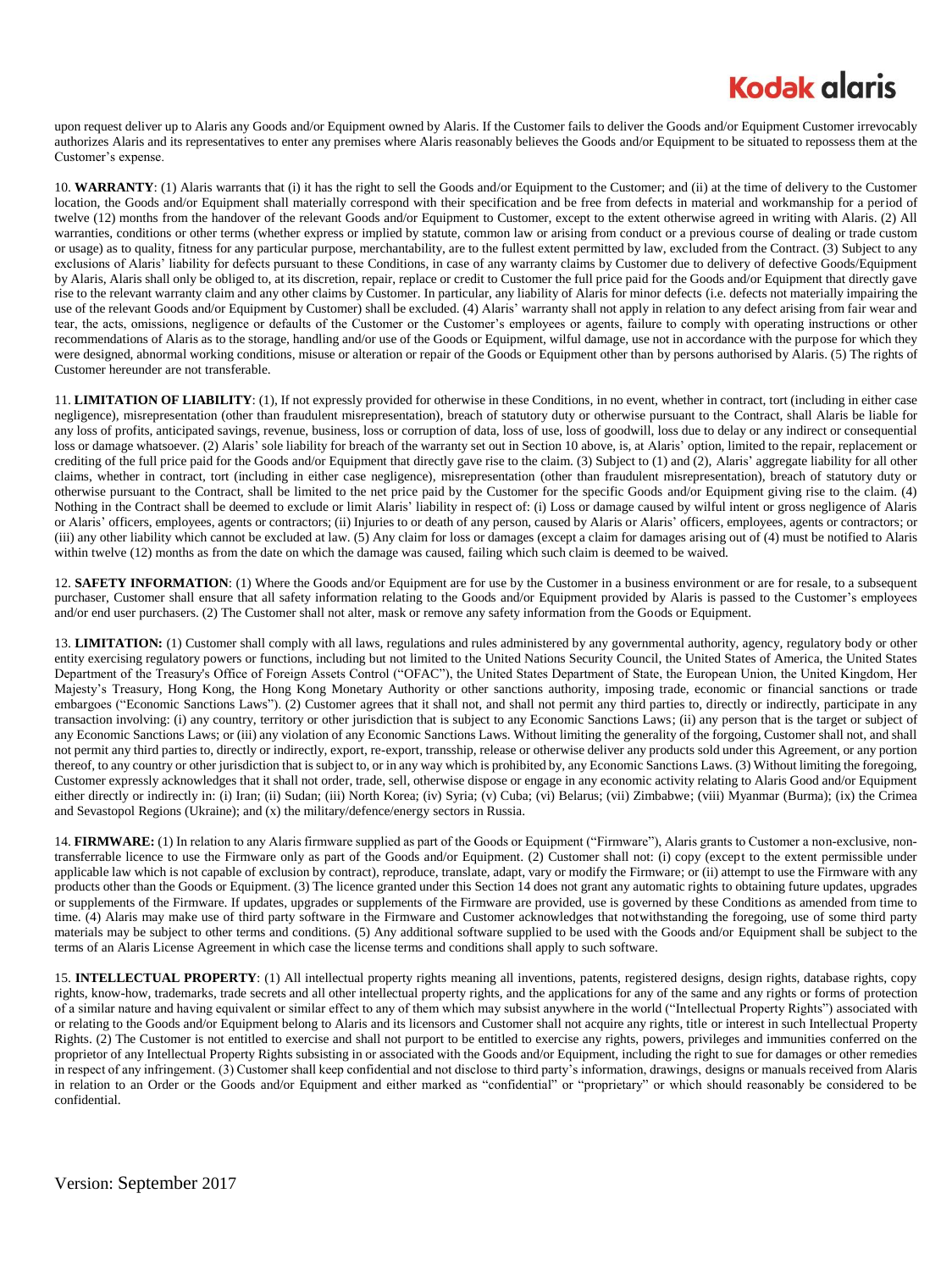## **Kodak glgris**

16. **INDEMNIFICATION:** (1) Customer shall (i) not cause or permit any third party to cause any damage or endanger the Intellectual Property Rights of Alaris; and (ii) without prejudice t any other rights of Alaris, indemnify Alaris for any loss suffered by Alaris by reason of any use by Customer, Customer's employees, agents or customers, of Intellectual Property Rights of Alaris other than in accordance with the Contract. (2) Customer shall without prejudice to any other rights of Alaris, indemnify Alaris for any loss suffered by Alaris, howsoever arising, by reason of Customer's breach of its obligations pursuant to Section 6 above. (3) In the event of a claim, or notification of an intention to make a claim, which may reasonably be considered likely to give rise to a liability under this indemnity ("Claim"), Customer shall: (i) as soon as reasonably practicable, give written notice of the Claim to Alaris specifying the nature of the Claim in reasonable detail; and (ii) not make any admission of liability, agreement or compromise in relation to the Claim. (4) Customer shall not, except with the prior written consent of Alaris, consent to entry of any judgment or enter into any settlement that does not include as an unconditional term the giving by the claimant or plaintiff to Alaris and its affiliates a release from all liability and blame with respect to the Claim.

17. **CONFIDENTIAL INFORMATION.** (1) All non-public, confidential or proprietary information of Alaris, including but not limited to, specifications, samples, patterns, designs, plans, drawings, documents, data, business operations, pricing, discounts or rebates, disclosed by Alaris in connection with the Contract, whether disclosed orally or disclosed or accessed in written, electronic or other form or media, and whether or not marked, designated or otherwise identified as "confidential," shall be deemed to be confidential, to be used solely for the purpose of performing under the Contract and may not be disclosed or copied unless authorized in advance by Alaris in writing. (2) Upon Alaris' request, Customer shall promptly return all documents and other materials received from Alaris and delete any copies made thereof. (3) Alaris shall be entitled to apply for injunctive relief for any violation of this Section. (4) This Section does not apply to information that is: (i) in the public domain; (ii) known to Customer at the time of disclosure; (iii) rightfully obtained by Customer on a non-confidential basis from a third party; or (iv) is required to be disclosed by any applicable law or by order of any Court of competent jurisdiction or any government body, agency or regulatory body, provided that the receiving party shall use all reasonable endeavours to give the disclosing party as much written notice of the disclosure as it reasonably can to enable the disclosing party to seek a protective order or other action protecting the confidential information from disclosure.

18. **DATA PROTECTION**: (1) Each party will comply with its obligations in terms of laws and regulations relating to the protection or disclosure of personal data, sensitive data, or such other data which is deemed to be 'personal' pursuant to applicable data protection law in force from time to time. (2) Each party shall indemnify, defend and hold the other party harmless against claims resulting from or in connection with the indemnifying party's non-observance or insufficient observance of such obligations or any of its obligations in this Section 18.

19. **TERMINATION**: (1) Without prejudice to its other rights, Alaris may terminate the Contract immediately by written notice to the Customer in the event that (i) the Customer fails to pay any sums due under and in accordance with the terms of this Contract; (ii) the Customer breaches any terms of the Contract; (iii) the Customer is unable to pay its debts as they fall due, passes a resolution for winding up (other than for the purposes of a solvent amalgamation or reconstruction) or if a court of competent jurisdiction makes an order to that effect, enters into a receivership or liquidation or otherwise ceases to carry on business or an analogous event occurs to Customer in any jurisdiction; (iv) there is an event pursuant to Section 22 (7) where such event has persisted for more than 14 days; or (v) pursuant to Section 20 (2). (2) On termination for whatever reason, Customer expressly authorises Alaris and its representatives to enter any premises of the Customer and to de-install and remove any Equipment belonging to it from the Customer's possession at the Customer's expense. Customer shall render all assistance necessary relating to the de-installation and removal and shall be liable to Alaris for any reasonable costs incurred. Furthermore, Customer is obliged to return all benefits conferred upon Customer under the terminated Contract to Alaris and compensate Alaris for any damages resulting from the termination of the Contract by Alaris. Customer shall render all assistance necessary relating to the de-installation and removal and shall be liable to Alaris for any reasonable costs incurred.

20. **MAJOR BUSINESS CHANGE**: (1) If in the reasonable opinion of Alaris there is or is likely to be a major change in the business operations of Alaris which has or could have an adverse impact on the viability of the provision of the Goods and/or Equipment to be supplied to the Customer ("Major Business Change"), Alaris may notify the Customer and Alaris and the Customer must meet and discuss in good faith whether the provisions of any agreement between Alaris and the Customer need to be varied. (2) In the event that the parties cannot agree in good faith on such contract variations within a period of 30 days, then either party has the right to terminate the Contract between them. (3) Unless otherwise agreed by Alaris and the Customer in writing, the rights and obligations of the parties which have arisen prior to termination shall not be affected and shall stay in full force and effect. For the avoidance of doubt, with effect from the date of termination, Alaris shall have no obligation to supply or deliver any Goods and/or Equipment under the relevant Contract anymore. (4) Neither party will be entitled to claim or receive compensation from the other party.

21. **ANTI-BRIBERY:** (1) In this Section, Anti-Bribery Laws means any anti-corruption, anti-bribery or anti-kickback laws or regulations of the laws in the country where the Goods and/or Equipment are being provided (the "Country Laws"), the Bribery Act and/or the FCPA; Associated Person means in relation to any entity, a person who (by reference to all the relevant circumstances) provides Goods and/or Equipment for or on that entity's behalf in any capacity and including, without limitation, employees, agents, subsidiaries, representatives and subcontractors; Bribery Act means the UK Bribery Act 2010 (as amended from time to time); and FCPA means the US Foreign Corrupt Practices Act 1977 (as amended from time to time). (2) Customer shall not, and shall procure that its Associated Persons do not, in connection with the performance of its obligations under the Contract, engage in any activity which (i) constitutes an offence under Country Laws; (ii) would constitute an offence under the FCPA if it were carried out in the US; or (iii) would constitute an offence under the Bribery Act if it were carried out in the UK. (3) Breach of this Section shall constitute a breach not capable of remedy and, without prejudice to any other remedy, entitle Alaris to terminate the Contract immediately. (4) Customer shall from time to time, at the reasonable request and reasonable cost of Alaris: (i) confirm in writing that it has complied with its obligations under this Section and provide any information reasonably requested by Alaris in support of such compliance; and (ii) permit Alaris to have such access to Customer's books, accounts and records (and to take such copies thereof) as reasonably necessary in order to verify compliance with this Section, and to meet with Customers' personnel as are relevant to the Contract to audit such compliance. (5) Customer shall promptly report to Alaris in writing upon becoming aware that it or any of its Associated Persons: (i) have received any request or demand for any undue financial or other advantage in connection with the performance of the Contract; or (ii) are the subject of any actual, pending or threatened police, judicial or regulatory investigation or proceedings in relation to any suspected breach of any Anti-Bribery Laws. (6) Customer shall indemnify Alaris against any losses, liabilities, damages, costs (including but not limited to legal fees) and expenses incurred by, or awarded against Alaris as a result of any breach of this Section by Customer.

22. **MISCELLANEOUS:** (1) Any notices sent to Alaris under these Conditions or any Order shall be sent to the attention of the Legal Department at legal@Kodakalaris.com. (2) Provisions of these Conditions which by their nature should apply beyond their terms will remain in force after any termination or expiration of these Conditions or any Order. (3) If any term, provision or part thereof of these Conditions is invalid, illegal or unenforceable in any jurisdiction, such invalidity, illegality or unenforceability shall not affect any other term or provision of these Conditions or invalidate or render unenforceable such term or provision